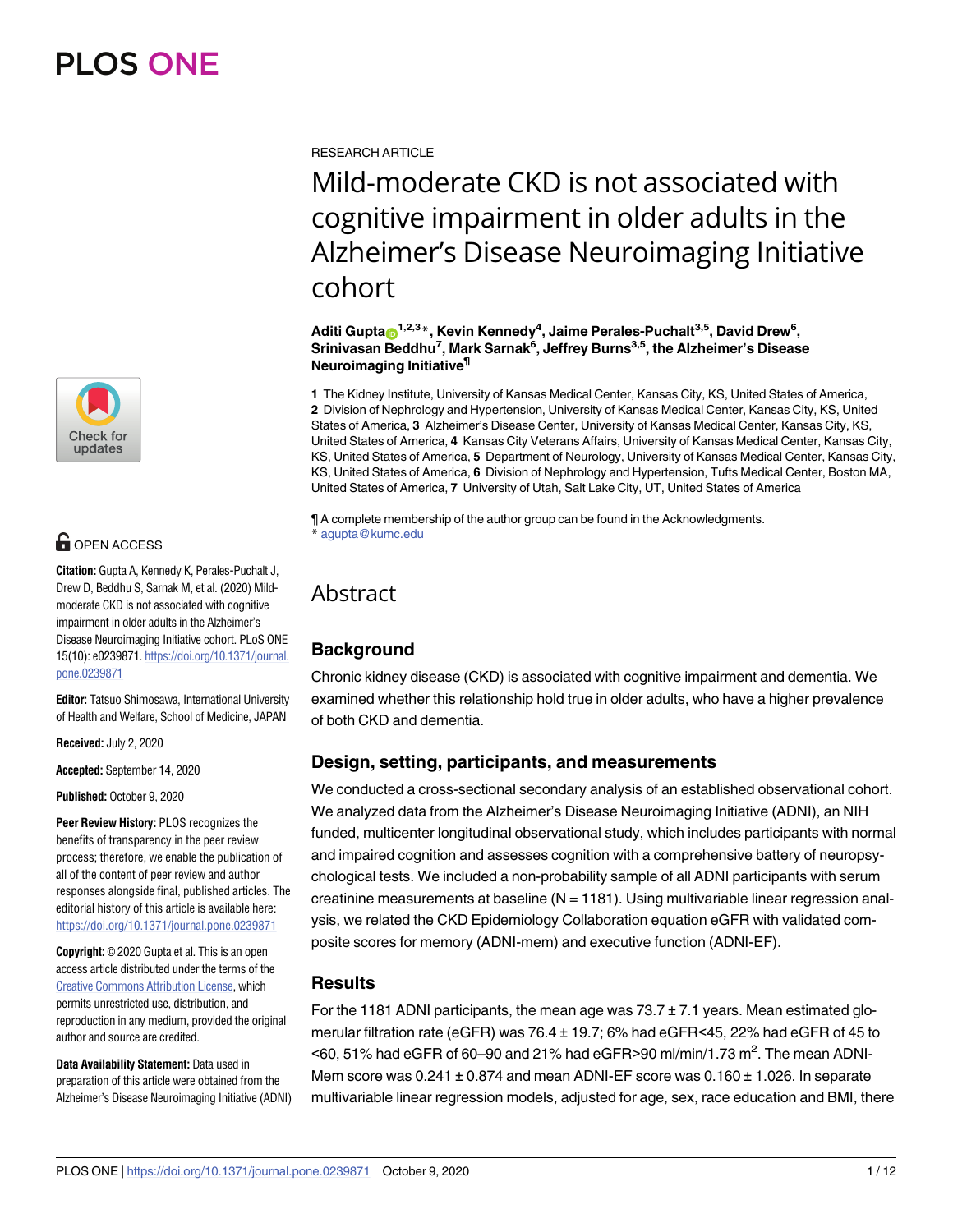<span id="page-1-0"></span>database ([adni.loni.usc.edu\)](http://adni.loni.usc.edu). The ADNI data is easily accessible to any investigator after approval by the ADNI committee. Other investigators can reach out to the corresponding author once they have permission from ADNI to access data, and the study team can then assist them.

**Funding:** This work is supported by NIH K23 AG055666 (AG) Cognitive Impairment in End Stage Renal Disease, NIH CTSA grant UL1 TR000001 (KUMC), and NIH P30 AG035982 (KU ADC). Data collection and sharing for this project was funded by the Alzheimer's Disease Neuroimaging Initiative (ADNI) (National Institutes of Health Grant U01 AG024904) and DOD ADNI (Department of Defense award number W81XWH-12-2-0012). ADNI is funded by the National Institute on Aging, the National Institute of Biomedical Imaging and Bioengineering, and through generous contributions from the following: AbbVie, Alzheimer's Association; Alzheimer's Drug Discovery Foundation; Araclon Biotech; BioClinica, Inc.; Biogen; Bristol-Myers Squibb Company; CereSpir, Inc.; Cogstate; Eisai Inc.; Elan Pharmaceuticals, Inc.; Eli Lilly and Company; EuroImmun; F. Hoffmann-La Roche Ltd and its affiliated company Genentech, Inc.; Fujirebio; GE Healthcare; IXICO Ltd.; Janssen Alzheimer Immunotherapy Research & Development, LLC.; Johnson & Johnson Pharmaceutical Research & Development LLC.; Lumosity; Lundbeck; Merck & Co., Inc.; Meso Scale Diagnostics, LLC.; NeuroRx Research; Neurotrack Technologies; Novartis Pharmaceuticals Corporation; Pfizer Inc.; Piramal Imaging; Servier; Takeda Pharmaceutical Company; and Transition Therapeutics. The Canadian Institutes of Health Research is providing funds to support ADNI clinical sites in Canada. Private sector contributions are facilitated by the Foundation for the National Institutes of Health [\(www.fnih.org\)](http://www.fnih.org). The grantee organization is the Northern California Institute for Research and Education, and the study is coordinated by the Alzheimer's Therapeutic Research Institute at the University of Southern California. ADNI data are disseminated by the Laboratory for Neuro Imaging at the University of Southern California The funders had no role in study design, data collection and analysis, decision to publish, or preparation of the manuscript.]

**Competing interests:** The authors declare no conflict of interest that alters their adherence to PLOS ONE policies on sharing data and materials. AG has a consultancy agreement with Novartis Pharmaceuticals and has grant funding from Novartis and Veloxis Pharmaceuticals; none of which are relevant to the current manuscript.

was no association between each 10 ml/ min/1.73  $m^2$  higher eGFR and ADNI-Mem ( $\beta$  $-0.02$ , 95% CI  $-0.04$ , 0.02, p = 0.56) or ADNI-EF ( $\beta$  0.01, 95% CI  $-0.03$ , 0.05, p = 0.69) scores.

## **Conclusion**

We did not observe an association between eGFR and cognition in the older ADNI participants.

#### **Introduction**

Cognitive impairment and dementia negatively affect activities of daily living, quality of life, sense of well-being, morbidity and mortality [[1–4\]](#page-9-0). Age is an independent risk factor for both cognitive impairment and chronic kidney disease (CKD) and increase in life expectancy has fueled an unprecedented growth in the prevalence of both conditions [\[5–7\]](#page-9-0). With the current threshold of glomerular filtration rate (GFR) *<*60 mL/min/1.73 m<sup>2</sup> for CKD approximately one-half of older adults *>*70 years have CKD [[7](#page-9-0)]. The impact of a lower GFR in older adults is controversial  $[8-11]$  $[8-11]$  $[8-11]$  $[8-11]$  $[8-11]$  as lower GFR in older adults is associated with different renal pathology  $[12, 13]$  $[12, 13]$  $[12, 13]$  as well as clinical outcomes  $[14-18]$  $[14-18]$  $[14-18]$  when compared to younger persons. Age associated decline in GFR is less likely to progress to end stage kidney disease (ESKD), and most older people with CKD die with CKD rather than from it [[18](#page-10-0)].

In older adults, the association of eGFR and cognition remains contentious. While some studies report absence of cognitive impairment at eGFR of >30 mL/min/1.73 m<sup>2</sup> [[19](#page-10-0)–[22](#page-10-0)], others report incremental risk of cognitive impairment with declining eGFR [[23–25\]](#page-10-0). Baseline differences in age and comorbidities or use of tests designed for screening and not detection of severity of cognitive impairment make the results difficult to interpret. For example, in The Reasons for Geographic and Racial Differences in Stroke (REGARDS) study [[23](#page-10-0)] the mean age of participants with CKD was 71 years compared to 64 years in controls. With an individual's risk of developing dementia doubling every 5 years after age 65, matching for age at baseline is important. There were also baseline differences in other confounding variables such as sex, education, and comorbidities. Similar baseline differences were present in the Chronic Renal Insufficiency Cohort Cognitive Study (CRIC-COG) [[25](#page-10-0)]. In fact, a prospective cohort study indicated association of dementia and low eGFR in unadjusted analysis, but this association was lost after adjustment for confounding variables, highlighting the importance of these baseline confounders [\[26\]](#page-10-0). Another study in older men [[27](#page-10-0)] did not show an association of lower eGFR with cognition after adjusting for differences in age, race and education. In the Health, Aging, and Body Composition (Health ABC) Study [[28](#page-10-0)] after stratification by age, there was no association between eGFR and cognition in the older half of the participants indicating an interaction of age in this association. Some other studies included patients with moderate to severe CKD [\[24\]](#page-10-0) and not mild CKD, which is more common in older adults.

Thus, it remains unclear if the association between lower GFR and cognitive impairment holds true for the older adults with CKD, where estimation of kidney function may be less accurate and the implications of a lower GFR may be different. With paucity of data on cognitive outcomes with a lower GFR in older adults, risk estimation and guidelines for management, counselling and education on cognitive impairment and dementia for older patients are lacking. Overestimation of risk of cognitive impairment can lead to unnecessary anxiety and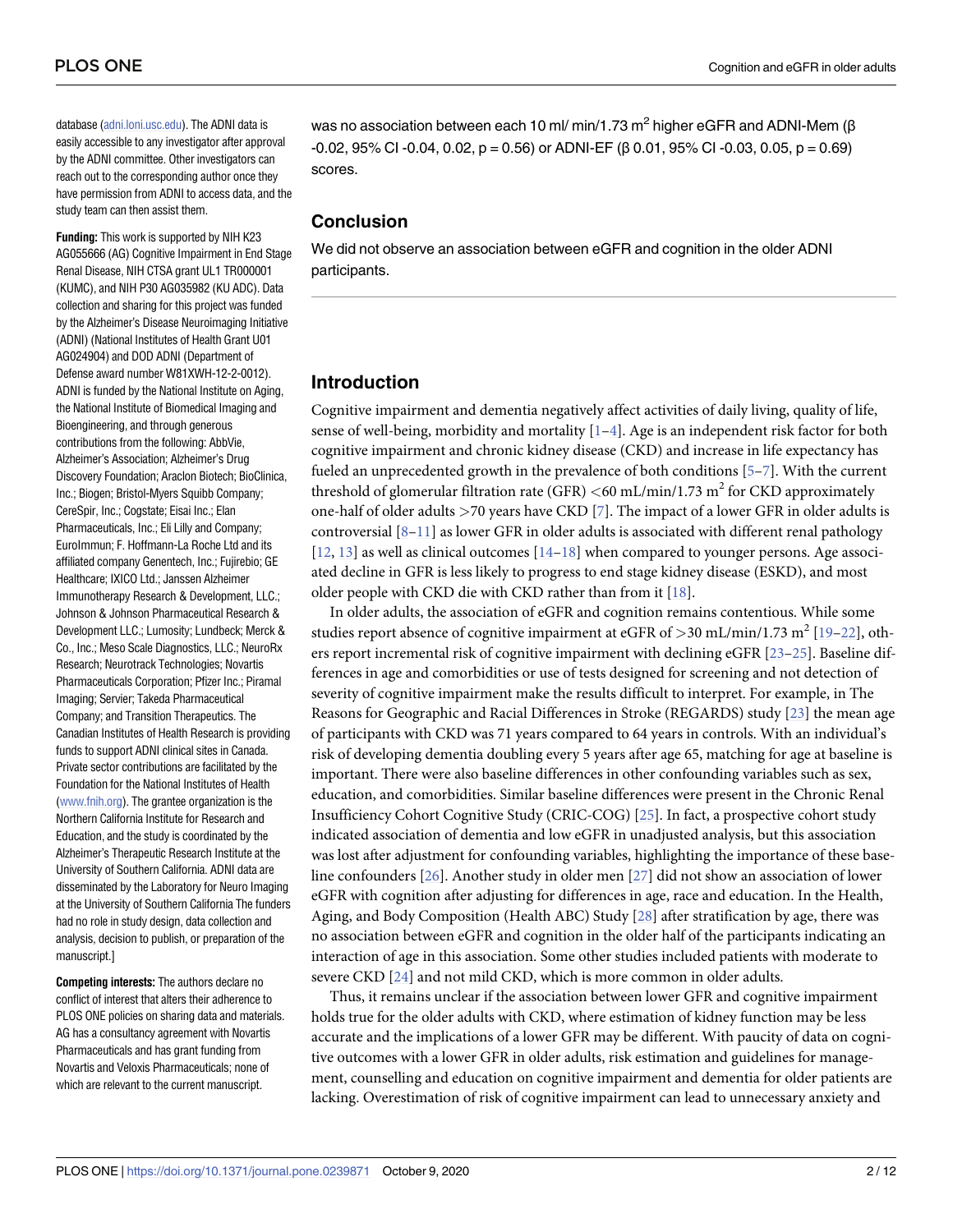<span id="page-2-0"></span>over utilization of health resources while underestimation can lead to less aggressive preventative management and increase in rates of dementia.

To better understand the association between mild-moderate CKD and cognition, we conducted a post hoc analysis of data from the Alzheimer's Disease Neuroimaging Initiative (ADNI). The Alzheimer's Disease Neuroimaging Initiative (ADNI) is an NIH supported multicenter, longitudinal, prospective, observational study of normal cognitive aging, mild cognitive impairment (MCI), and early dementia. We chose the ADNI cohort for this analysis as the ADNI has an older population with a mean age of 74 years without a significant burden of medical issues, since that was an exclusion criterion for the ADNI. Moreover, the ADNI provided comprehensive neuropsychological testing with detailed evaluation of memory and executive function, two domains of cognition preferentially affected in kidney disease [\[29\]](#page-10-0).

#### **Materials and methods**

#### **Participants**

Data were obtained from the Alzheimer's Disease Neuroimaging Initiative (ADNI) database [\(http://adni.loni.usc.edu/\)](http://adni.loni.usc.edu/). The ADNI was launched in 2003 as a public-private partnership, led by Principal Investigator Michael W. Weiner, MD. The primary goal of ADNI has been to test whether serial magnetic resonance imaging, positron emission tomography, other biological markers, and clinical and neuropsychological assessment can be combined to measure the progression of MCI and early Alzheimer's disease. The ADNI includes men and women with normal cognition, MCI and dementia between the ages of 55 and 90 from 63 sites in the United States and Canada. The ADNI excluded participants with significant systemic illness, unstable medical conditions, major depression and baseline brain imaging with focal lesions or multiple lacunae and thus comprised of a healthier cohort of older adults without underlying comorbidities other than cognitive impairment. The ADNI began in October 2004 and recruited participants in phases; ADNI-1 had 800 participants; 200 with Alzheimer's disease, 400 with MCI, and 200 with normal cognition. ADNI-GO had 200 participants with early amnestic MCI. ADNI 2 had another 650 participants. All ADNI participants from different phases of the ADNI study, (ADNI-1, ADNI-GO, and ADNI-2) with a baseline serum creatinine measurement were included in this analysis. Participants from ADNI-3 were excluded as they did not have a serum creatinine measurement.

We grouped participants with MCI  $[30]$  $[30]$  $[30]$  and dementia together as the group with cognitive impairment. Per the ADNI protocol, participants in this group with cognitive impairment had a) a subjective memory concern as reported by the participant, study partner, or clinician b) an abnormal memory function documented by scoring within the education adjusted ranges on the Logical Memory II Subscale, and c) Clinical Dementia Rating (CDR)  $\geq$  0.5 [[31](#page-10-0)]. Participants in the control group had to be free of memory complaints (verified by a study partner) beyond what one would expect for age, have normal memory function documented by scoring above education adjusted cutoffs on the Logical Memory II subscale and a CDR score of 0 with a memory box score of 0.

#### **Measurement of kidney function (Independent variable)**

Participating centers collected baseline serum creatinine measurement from all participants. We calculated the eGFR using the CKD Epidemiology Collaboration (CKD-EPI) equation [\[32\]](#page-10-0) since CKD-EPI is more selective in classifying persons as having CKD and more accurately predicts the risk of vascular events, mortality and end-stage kidney disease [[33](#page-10-0), [34](#page-10-0)]. We categories participants by eGFR in the following groups; eGFR *<*45, 45–60, 61–90 and *>*90 ml/ min/ 1.73 m<sup>2</sup>. For sensitivity analysis, we used the Modification of Diet in Renal Disease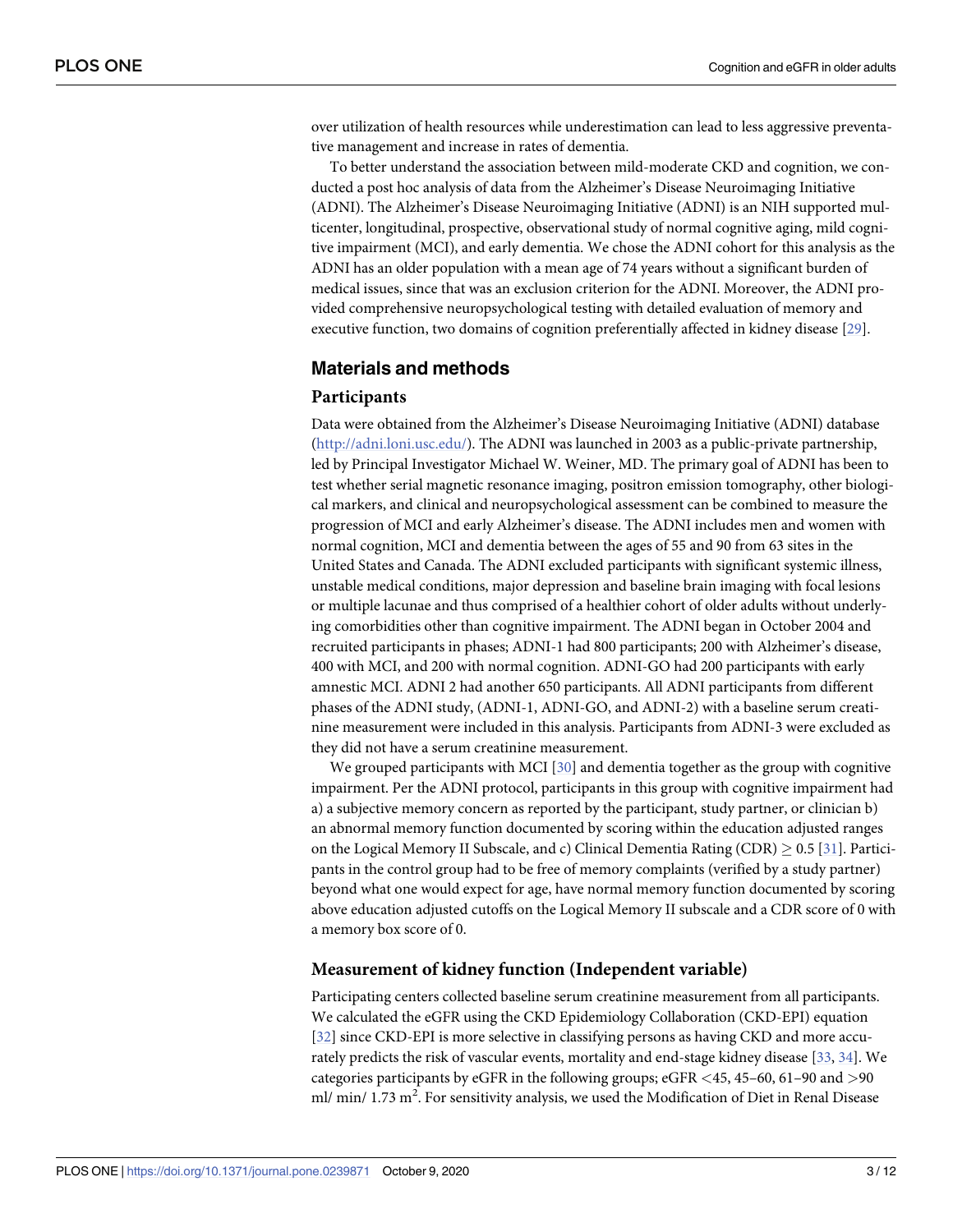<span id="page-3-0"></span>Study equation (MDRD) [[35](#page-11-0)] since MDRD is the most widely used equation for estimating eGFR in clinics and most clinical laboratories automatically report eGFR calculated by MDRD [\[36\]](#page-11-0).

#### **Assessment of cognition (Outcome)**

The ADNI uses a comprehensive battery of standard neuropsychological tests for the assessment of cognition. We used previously developed and validated composite scores for memory (ADNI-Mem) [\[37\]](#page-11-0) and executive function (ADNI-EF) [\[38\]](#page-11-0) for our analysis. ADNI-Mem is derived from Rey Auditory Verbal Learning Test (RAVLT, 2 versions), AD Assessment Schedule—Cognition (ADAS-Cog, 3 versions), Mini-Mental State Examination (MMSE), and Logical Memory data. ADNI-EF is derived from WAIS-R Digit Symbol Substitution, Digit Span Backwards, Trails A and B, Category Fluency, and Clock Drawing. We used the two composite scores as they incorporate all indicators of memory or executive function, maximizing measurement precision and account for version effects in some of the individual tests used in the ADNI. Moreover, these composite scores have linear scaling properties, tested validity and a good prediction of who would progress to MCI or dementia.

#### **Other variables**

Baseline demographics; age, sex, race, ethnicity, marital status, years of education, body mass index (BMI), functional Activities Questionnaire (FAQ) score [\[39\]](#page-11-0) and handedness were also obtained from the ADNI database.

#### **Statistical analysis**

We evaluated baseline participant clinical and sociodemographic characteristics using descriptive statistics. We tested differences in baseline characteristics by eGFR categories (*<*45, 45– 60, 61-90 and  $>$ 90 ml/min/1.73 m<sup>2</sup>) using linear trend tests for continuous variables and chisquare tests for categorical variables. We used the spearman correlations and scatterplots to describe the unadjusted association between eGFR (as a continuous variable) and ADNI-mem and ADNI-EF scores. After confirming normal distribution of ADNI-Mem and ADNI-EF scores, we ran multivariable linear regression models predicting cognition measured by ADNI-Mem and ADNI-EF scores as outcome variables and eGFR, age, sex, race, education and BMI as exposure variables (based on current literature on factors affecting cognition) to assess the adjusted association of eGFR (as a categorial variable and as a continuous variable) with cognition. We also performed a similar multivariable linear regression for participants with and without CKD defines as eGFR <60 ml/min/1.73 m<sup>2</sup>. Since the majority of participants were either Caucasians or African Americans, we grouped race into Caucasian, African American and other races for the multivariable linear regression.

To avoid confounding by baseline cognitive impairment status, we did sub-group analysis by grouping participants into groups with and without cognitive impairment. Baseline characteristics were compared using student's t-test and chi-square tests as appropriate. We analyzed the distribution of ADNI-mem and ADNI-EF scores in the two groups by eGFR categories described above. We repeated the multivariable linear regression analysis above in these subgroups. We also performed a sub-group analysis for ages  $\langle 75 \text{ and } \geq 75$ , men and women and Caucasians and non-Caucasians among participants with and without cognitive impairment. For sensitivity analysis with used eGFR calculated with the MDRD equation and repeated the multivariable linear regression analysis in the entire cohort and in groups with and without cognitive impairment [\[40,](#page-11-0) [41](#page-11-0)].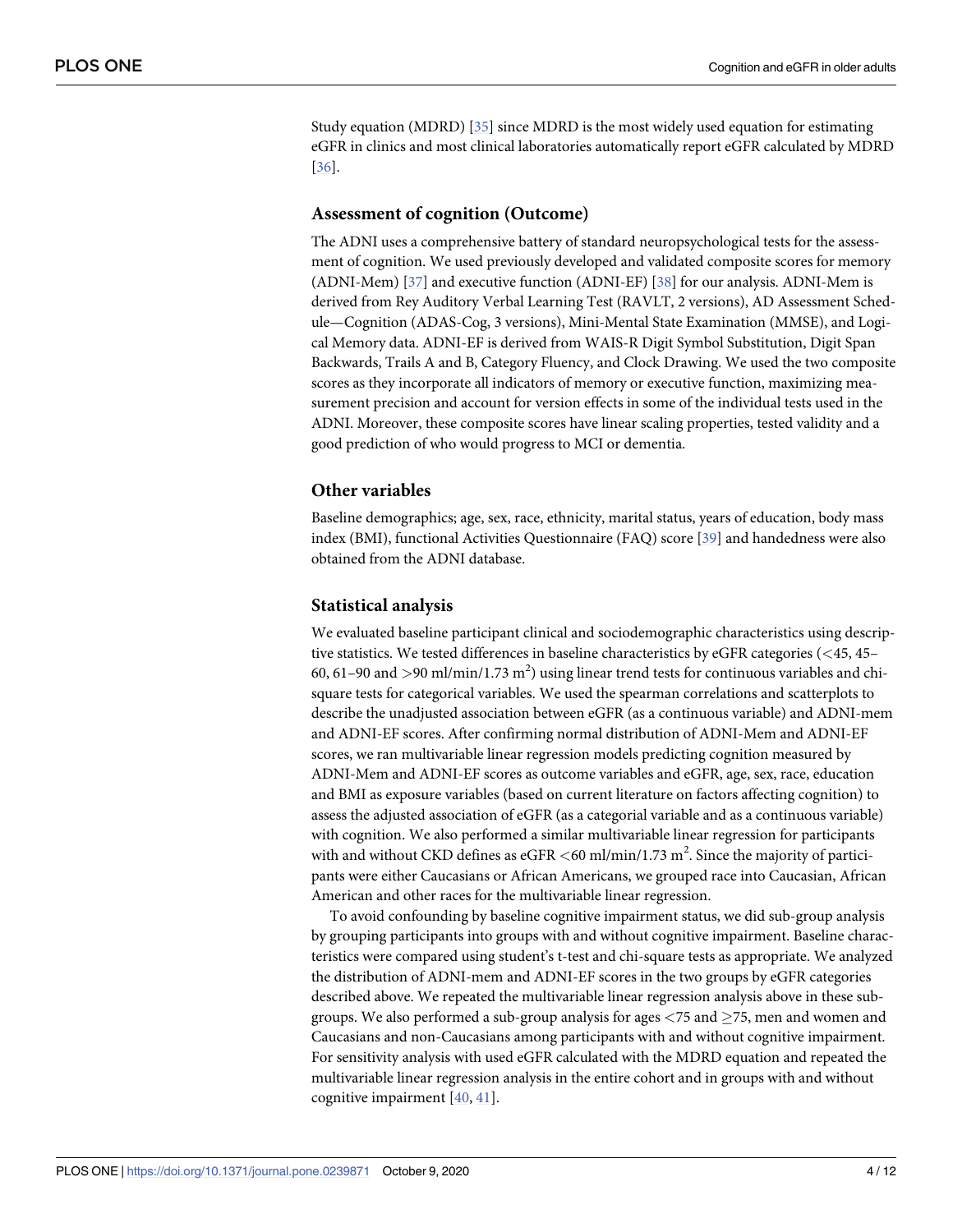All analyses were done with SAS 9.4 (Cary, NC) with a p-value of 0.05 marking statistical significance.

### **Results**

The analysis included 1181 ADNI participants with baseline serum creatinine values available, 6% with eGFR*<*45, 22% with eGFR 45–60, 51% with eGFR 60–90 and 21% with eGFR*>*90 ml/ min/1.73 m<sup>2</sup>. Baseline characteristics are summarized in Table 1. There was no difference in age, ethnicity, years of education, BMI, FAQ score or handedness across the different categories of eGFR. More participants with lower eGFR were Caucasians and were widowed. More participants with a higher eGFR had cognitive impairment based on subjective complains, logical Memory II score and CDR score as described above. Lower eGFR groups did not have lower ADNI-Mem or ADMI-EF scores.

Table 1. Baseline characteristics of included Alzheimer's Disease Neuroimaging Initiative (ADNI) participants in different ranges of estimated glomerular filtra**tion rate.** Data are presented as mean and standard deviation for continuous variables and n (%) for categorical variables.

|                                         | Total Sample $(N = 1181)$ | eGFR (ml/min/1.73 m <sup>2</sup> ) |                          |                          |                     | p Value |  |
|-----------------------------------------|---------------------------|------------------------------------|--------------------------|--------------------------|---------------------|---------|--|
|                                         |                           | $<$ 45<br>$(n = 68)$               | $45 - 60$<br>$(n = 264)$ | $61 - 90$<br>$(n = 599)$ | > 90<br>$(n = 250)$ |         |  |
| Age in years, mean $\pm$ SD             | $73.7 \pm 7.1$            | $73.2 \pm 7.3$                     | $73.7 \pm 6.8$           | $74.0 \pm 7.0$           | $73.4 \pm 7.7$      | 0.79    |  |
| Male, $n$ $(\%)$                        | 665(56.3)                 | 16(23.5)                           | 72(27.3)                 | 367(61.3)                | 210(84.0)           | < 0.001 |  |
| Ethnicity (%)                           |                           |                                    |                          |                          |                     | 0.22    |  |
| Not Hispanic/Latino                     | 1146 (97.0)               | 67(98.5)                           | 252 (95.5)               | 582 (97.2)               | 245 (98.0)          |         |  |
| Hispanic/Latino                         | 29(2.5)                   | 1(1.5)                             | 8(3.0)                   | 15(2.5)                  | 5(2.0)              |         |  |
| Unknown                                 | 6(0.5)                    | 0(0.0)                             | 4(1.5)                   | 2(0.3)                   | 0(0.0)              |         |  |
| Race $n$ (%)                            |                           |                                    |                          |                          |                     | 0.001   |  |
| Caucasian                               | 1097 (92.9)               | 66 (97.1)                          | 252 (95.5)               | 559 (93.3)               | 220 (88.0)          |         |  |
| African American                        | 48(4.1)                   | 1(1.5)                             | 4(1.5)                   | 19(3.2)                  | 24(9.6)             |         |  |
| American Indian/ Alaskan Native         | 3(0.3)                    | 0(0.0)                             | 2(0.8)                   | 1(0.2)                   | 0(0.0)              |         |  |
| Asian                                   | 20(1.7)                   | 0(0.0)                             | 2(0.8)                   | 13(2.2)                  | 5(2.0)              |         |  |
| Native Hawaiian/ Other Pacific Islander | 2(0.2)                    | 0(0.0)                             | 1(0.4)                   | 1(0.2)                   | 0(0.0)              |         |  |
| More than one race                      | 11(0.9)                   | 1(1.5)                             | 3(1.1)                   | 6(1.0)                   | 1(0.4)              |         |  |
| Marital status $n$ (%)                  |                           |                                    |                          |                          |                     | 0.005   |  |
| Married                                 | 896 (75.9)                | 46(67.6)                           | 182 (68.9)               | 467(78.0)                | 201 (80.4)          |         |  |
| Widowed                                 | 150(12.7)                 | 16(23.5)                           | 44(16.7)                 | 67(11.2)                 | 23(9.2)             |         |  |
| Divorced                                | 98 (8.3)                  | 5(7.4)                             | 26(9.8)                  | 49(8.2)                  | 18(7.2)             |         |  |
| Never Married                           | 35(3.0)                   | 1(1.5)                             | 12(4.5)                  | 16(2.7)                  | 6(2.4)              |         |  |
| Unknown                                 | 2(0.2)                    | 0(0.0)                             | 0(0.0)                   | 0(0.0)                   | 2(0.8)              |         |  |
| Years of education, mean ± SD           | $15.9 \pm 2.9$            | $15.7 \pm 2.9$                     | $15.8 \pm 2.8$           | $15.9 \pm 2.9$           | $16.1 \pm 2.9$      | 0.28    |  |
| BMI, mean $\pm$ SD                      | $26.6 \pm 4.2$            | $27.8 \pm 6.2$                     | $26.5 \pm 4.6$           | $26.4 \pm 3.9$           | $26.9 \pm 4.0$      | 0.30    |  |
| FAQ score, mean ± SD                    | $4.7 \pm 7.1$             | $5.9 \pm 8.6$                      | $5.1 \pm 7.7$            | $4.5 \pm 7.0$            | $4.6 \pm 6.2$       | 0.11    |  |
| Right-handed                            | 1082 (91.6)               | 62(91.2)                           | 245 (92.8)               | 548 (91.5)               | 227 (90.8)          | 0.89    |  |
| Cognitive Impairment, $n$ (%)           | 805(68.2)                 | 42(61.8)                           | 169(64.0)                | 398 (66.4)               | 196 (78.4)          | 0.001   |  |
| ADNI-mem score, mean ± SD               | $0.241 \pm 0.874$         | $0.390 \pm 0.909$                  | $0.337 \pm 0.935$        | $0.250 \pm 0.882$        | $0.075 \pm 0.750$   | 0.004   |  |
| ADNI-EF score, mean $\pm$ SD            | $0.160 \pm 1.026$         | $0.238 \pm 1.040$                  | $0.213 \pm 0.983$        | $0.132 \pm 1.053$        | $0.151 \pm 1.004$   | 0.423   |  |
| Serum creatinine, mean ± SD             | $1.00 \pm 0.3$            | $1.6 \pm 0.3$                      | $1.2 \pm 0.2$            | $1.00 \pm 0.1$           | $0.7\pm0.1$         | < 0.001 |  |
| eGFR (CKD-EPI), mean $\pm$ SD           | $76.4 \pm 19.7$           | $40.1 \pm 7.6$                     | $58.5 \pm 8.8$           | $77.8 \pm 11.7$          | $101.7 \pm 7.6$     | < 0.001 |  |
| eGFR (MDRD), mean $\pm$ SD              | $69.3 \pm 17.4$           | $35.9 \pm 5.6$                     | $50.9 \pm 5.0$           | $71.9 \pm 8.9$           | $91.4 \pm 6.8$      | < 0.001 |  |

BMI; body mass index (kg/m<sup>2</sup>), FAQ; functional activities questionnaire, eGFR; estimated glomerular filtration rate, CKD EPI; Chronic Kidney Disease Epidemiology Collaboration, MDRD; The Modification of Diet in Renal Disease; ADNI-mem; composite memory score, ADNI-EF; composite executive function score.

<https://doi.org/10.1371/journal.pone.0239871.t001>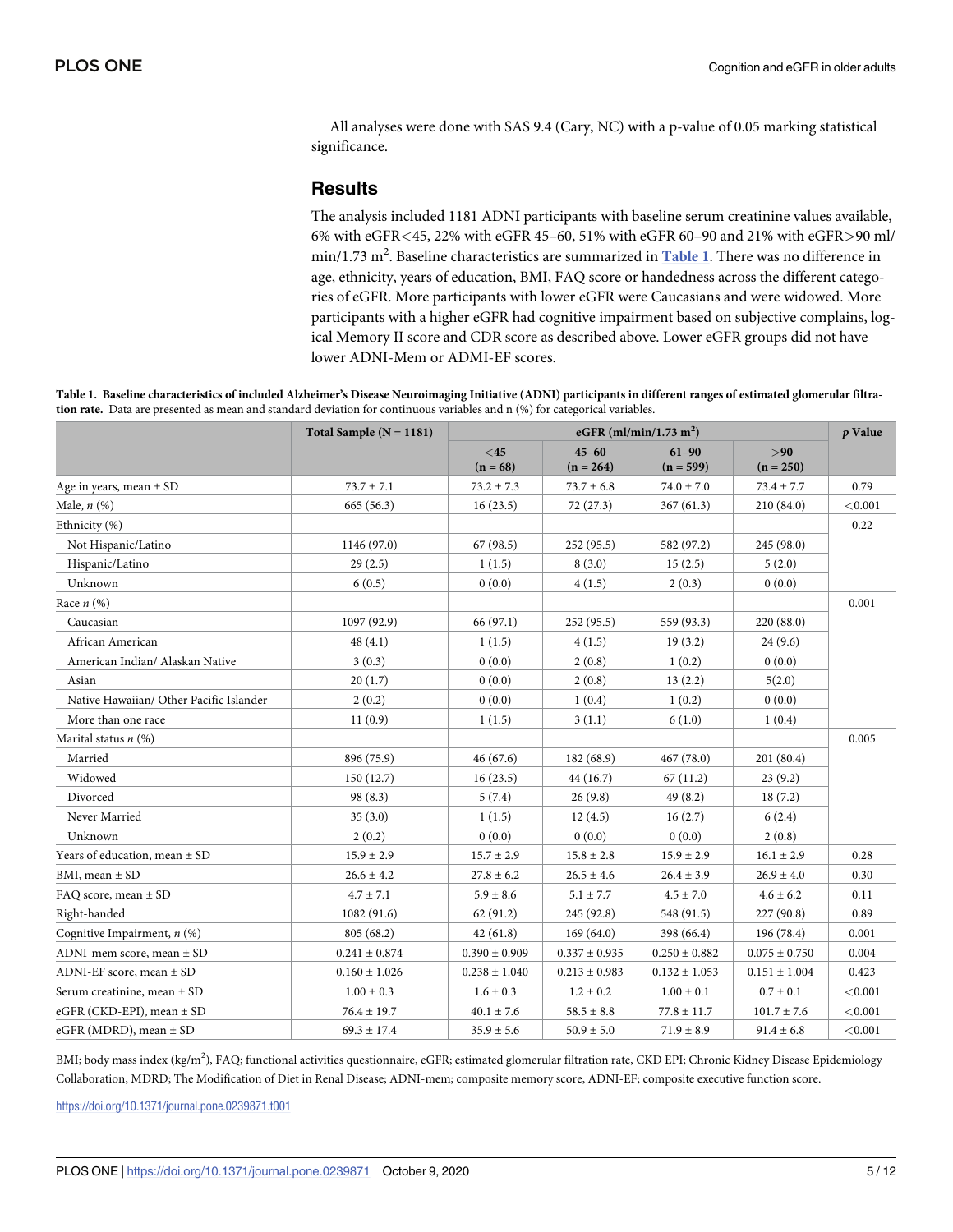<span id="page-5-0"></span>Unadjusted correlation analysis showed a weak negative association between eGFR and ADNI-Mem scores and a statistically non-significant weak negative association between eGFR and ADNI-EF scores with correlation coefficients of -0.105 ( $p = 0.001$ ) and -0.02,  $p = 0.43$ ) respectively **(Fig 1)**. Multivariable linear regression analysis **([Table](#page-6-0) 2)** showed an inverse relationship of age with ADNI-EF scores. Female sex was associated with higher ADNI-Mem scores and a higher education was associated with higher ADNI-Mem and ADNI-EF scores.





 $a)$ 



For ADNI-Mem correlation coefficient  $r = -0.105$  and  $p=0.001$ ; and for ADNI-EF  $r = -0.02$ ,  $p = 0.43$ . ADNI-mem; composite memory score, ADNI-EF; composite executive function score, eGFR; estimated glomerular filtration rate using CKD-EPI equation

**Fig 1.** Scatterplot showing unadjusted correlation for a) ADNI-mem and b) ADNI-EF scores (y axis) and GFR (x-axis).

<https://doi.org/10.1371/journal.pone.0239871.g001>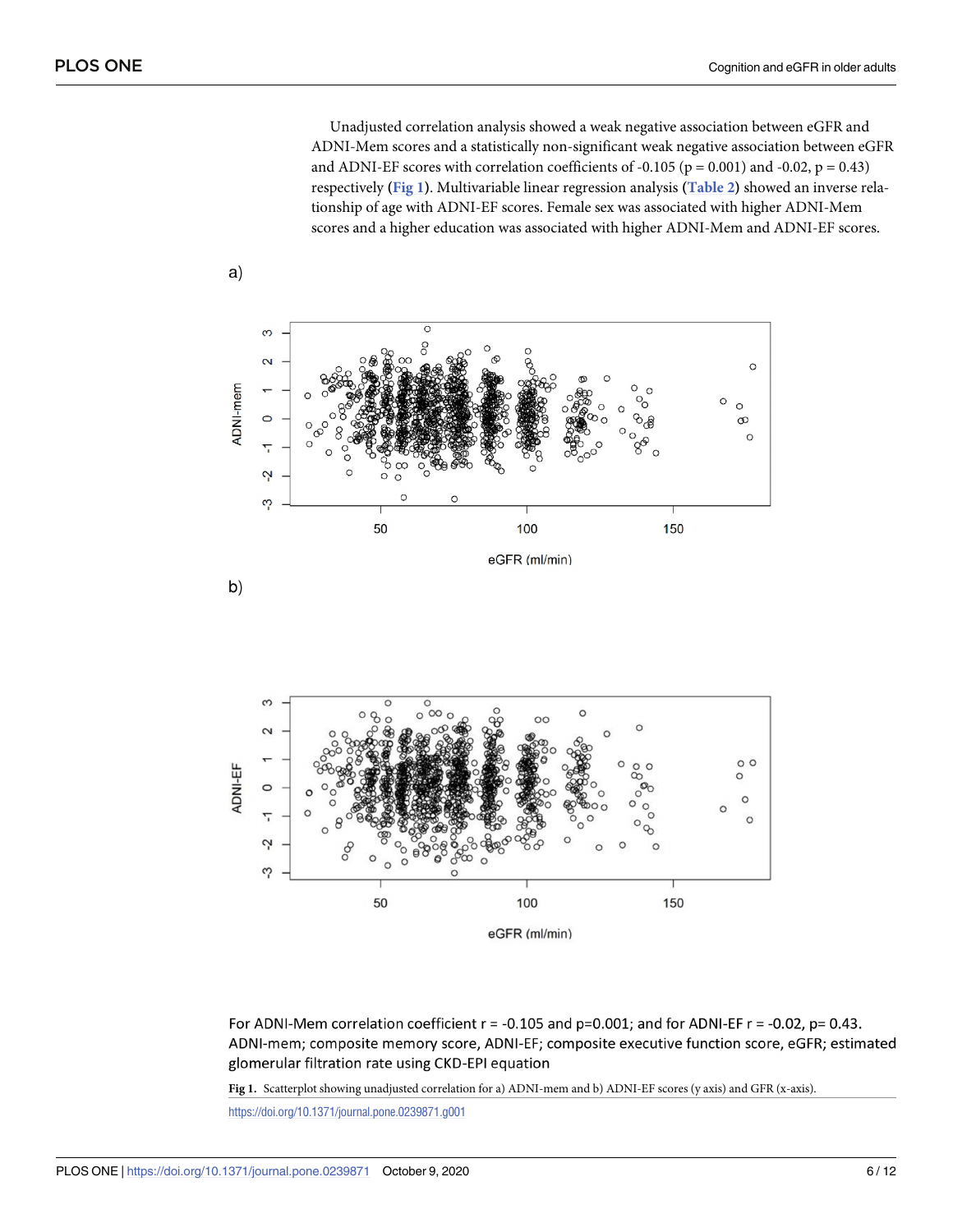|                              | <b>Beta estimate for ADNI-Mem</b><br>score | 95% confidence<br>interval | p value  | <b>Beta estimate for ADNI-EF</b><br>score | 95% confidence<br>interval | $p$ value |
|------------------------------|--------------------------------------------|----------------------------|----------|-------------------------------------------|----------------------------|-----------|
| A                            |                                            |                            |          |                                           |                            |           |
| Age $(+10)$                  | $-0.07$                                    | $-0.16, 0.03$              | 0.17     | $-0.24$                                   | $-0.35, -0.13$             | < 0.0001  |
| Female sex                   | 0.36                                       | 0.20, 0.51                 | < 0.0001 | 0.17                                      | $-0.01, 0.35$              | 0.27      |
| AA race                      | 0.25                                       | $-0.10, 0.60$              | 0.16     | $-0.20$                                   | $-0.60, -0.20$             | 0.32      |
| Other race                   | $-0.06$                                    | $-0.50, 0.37$              | 0.77     | 0.02                                      | $-0.49, 0.52$              | 0.95      |
| Years of education<br>$(+1)$ | 0.08                                       | 0.06, 0.10                 | < 0.0001 | 0.11                                      | 0.08, 0.13                 | < 0.0001  |
| $BMI (+1)$                   | 0.01                                       | 0, 0.03                    | 0.08     | 0.01                                      | $-0.01, 0.03$              | 0.23      |
| GFR < 45                     | $-0.09$                                    | $-0.42, 0.25$              | 0.61     | 0.03                                      | $-0.36, 0.42$              | 0.88      |
| GFR 45-60                    | 0.08                                       | $-0.10, 0.26$              | 0.40     | 0.10                                      | $-0.11, 0.31$              | 0.33      |
| GFR > 90                     | $-0.06$                                    | $-0.24, 0.12$              | 0.51     | 0.11                                      | $-0.1, 0.31$               | 0.32      |
| B                            |                                            |                            |          |                                           |                            |           |
| Age $(+10)$                  | $-0.06$                                    | $-0.16, 0.03$              | 0.19     | $-0.25$                                   | $-0.36, -0.14$             | < 0.0001  |
| Female sex                   | 0.37                                       | 0.22, 0.53                 | < 0.0001 | 0.20                                      | 0.02, 0.37                 | 0.03      |
| AA race                      | 0.24                                       | $-0.11, 0.58$              | 0.18     | $-0.19$                                   | $-0.59, 0.21$              | 0.35      |
| Other race                   | $-0.07$                                    | $-0.5, 0.37$               | 0.77     | 0.02                                      | $-0.48, 0.52$              | 0.95      |
| Years of education<br>$(+1)$ | 0.08                                       | 0.06, 0.10                 | < 0.0001 | 0.11                                      | 0.08, 0.13                 | < 0.0001  |
| $BMI (+1)$                   | 0.01                                       | 0,0.03                     | 0.09     | 0.01                                      | $-0.01, 0.03$              | 0.21      |
| $eGFR (+10)$                 | $-0.01$                                    | $-0.04, 0.02$              | 0.56     | 0.01                                      | $-0.03, 0.05$              | 0.69      |

<span id="page-6-0"></span>[Table](#page-5-0) 2. Multivariable linear regression model predicting ADNI-Mem score and ADNI-EF scores. A. With eGFR as a categorical variable. Participants with eGFR *<*45, 45–60 and *>*90 are compared to participants with eGFR 61–90 ml/ min/1.73 m2 taken as the reference group. **B**. With eGFR as a continuous variable.

ADNI-Mem; ADNI composite memory score, ADNI-EF; ADNI composite executive function score, AA; African American, BMI; body mass index (kg/m<sup>2</sup>), eGFR; estimated glomerular filtration rate (ml/min/1.73 m<sup>2</sup>). For race, African American race and other races were compared with Caucasian race.

<https://doi.org/10.1371/journal.pone.0239871.t002>

There was no association between eGFR and ADNI-Mem or ADNI-EF scores. **S1 Table of [S1](#page-8-0) [File](#page-8-0)** shows the same analysis comparing participants with and without CKD (eGFR *<*60 ml/ min/1.73 m<sup>2</sup> and eGFR  $\geq$  60 ml/ min/1.73 m<sup>2</sup>) with similar results.

When categorized by cognitive impairment (with and without cognitive impairment) **(S2 Table of S1 [File\)](#page-8-0)**, the mean eGFR was higher in the group with cognitive impairment. The distribution of eGFR was similar in both groups **(S1 Fig of S1 [File](#page-8-0)).** ADNI-Mem and ADNI-EF scores were similar across the eGFR categories in both groups **(S3 Table of S1 [File](#page-8-0)).** No significant correlation was seen between eGFR and ADNI-Mem or ADNI-EF scores in participants with cognitive impairment. In participants without cognitive impairment, a weak negative correlation was seen between eGFR and ADNI-mem scores while no significant correlation was seen between eGFR and ADNI-EF scores **(S2 Fig of S1 [File](#page-8-0)).** Separate multivariable linear regression analysis in the groups with and without cognitive impairment **(S4 Table of S1 [File\)](#page-8-0)** showed similar associations for age, sex, and education and eGFR with ADNI-Mem and ADNI-EF scores. There was no association between eGFR and ADNI-Mem or ADNI-EF scores, even after stratification by age, sex and race **(S5 Table of S1 [File\)](#page-8-0)**. Our results remained consistent when we used eGFR calculated with MDRD instead of CKD-EPI equation **(S6 Table of S1 [File\)](#page-8-0)**.

### **Discussion**

We aimed to assess the association between eGFR and cognition in ADNI participants. We showed that modestly low eGFR was not associated with lower memory or executive function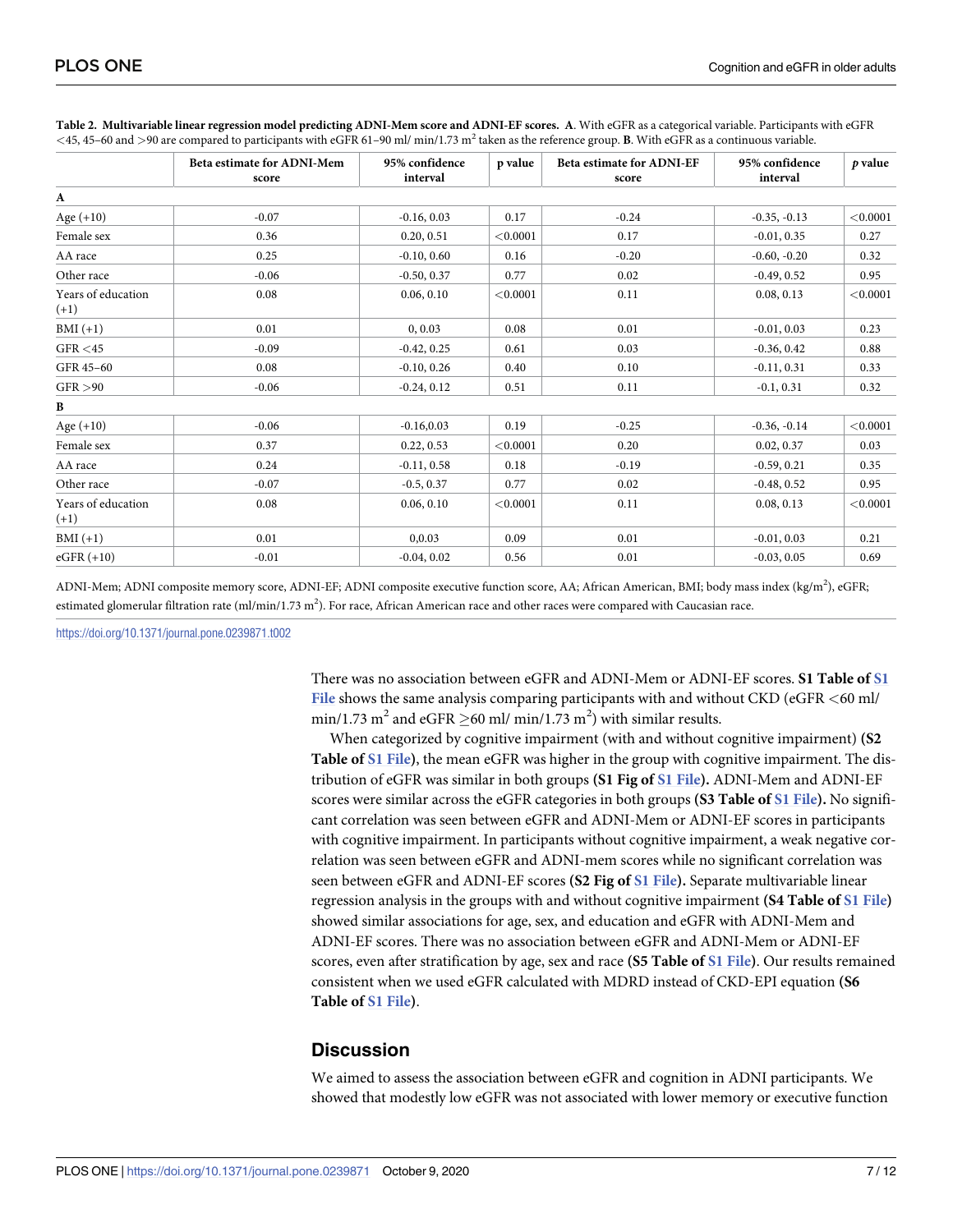<span id="page-7-0"></span>in the older adults from the ADNI cohort. In adjusted analysis, male sex was associated with lower memory scores while older age was associated with lower executive function scores. Lower education was associated with both lower memory and executive function scores. Lower eGFR was not associated with either memory or executive function.

Using the ADNI cohort had the advantage of a detailed evaluation of cognition with a comprehensive battery of standard neuropsychological tests and validated composite scores for memory and executive function, the two main domains of cognition typically affected in kidney disease [\[29\]](#page-10-0). We used validated composite scores for memory and executive function rather than results from individual neuropsychological tests to conserve the statistical power by reducing the number of potential comparisons and to reduce measurement error. In addition, these composite scores were built with consideration for the variation in results that may be present due to use of different versions of some neuropsychological tests used in the ADNI [\[37\]](#page-11-0).

Moreover, the ADNI had relatively healthy older adults. Lower eGFR in older adults may have different implications than in younger adults. Among persons with eGFR levels *<*45 ml/  $min/1.73$  m<sup>2</sup> at baseline, older adults are less likely (than their younger counterparts) to experience an annual decline in eGFR of *>*3 ml/min/1.73 m2 [[14](#page-9-0)] or progression to ESKD [\[15\]](#page-9-0). The development of ESKD is a much rarer event in older compared with younger patients with an eGFR of 30 to 59 mL/min/1.73 m<sup>2</sup> [[16](#page-9-0)]. Similarly, biopsy studies indicate that unlike progressive glomerulosclerosis in the young, age associated glomerulosclerosis does not contribute to progressive CKD [[17](#page-10-0)]. Although there is a high prevalence of cognitive impairment in CKD [\[42,](#page-11-0) [43\]](#page-11-0), this association may not be applicable to older adults [\[44\]](#page-11-0). This difference may be secondary to age related decline in eGFR in the absence of an actual kidney 'disease' pathology or inaccurate categorization of older adults as CKD due to imperfect estimation of GFR by commonly used serum creatinine-based equations.

Our results are consistent with the results from the BRain IN Kidney disease (BRINK) study where  $e$ GFR  $>$ 30 mL/min per 1.73 m<sup>2</sup> was not associated with cognitive impairment [\[19\]](#page-10-0). Although smaller, this study like the ADNI, used a comprehensive battery of neuropsychological tests to assess memory and executive function. The Health ABC study [[28](#page-10-0)] did not show an association between eGFR and cognition (odds ratio 1.10, 95% CI, 0.80 to 1.51) in participants *>*73 years supporting the results of our study. Similarly, the French 3C study [\[20\]](#page-10-0), the Norwegian HUNT study [\[21\]](#page-10-0) or the Australian Sydney Memory and Ageing Study [\[22\]](#page-10-0) did not show an detrimental association between lower eGFR and cognitive decline or dementia.

Some other studies have shown a graded decrease in cognition with lower GFR. Although these studies are meritorious in their own right, there are some important differences between these studies and our study that may account for the contrasting results. Some studies included patients with severe kidney disease with lower eGFR and/or younger participants [\[23–25](#page-10-0), [44](#page-11-0)] while others had inadequate matching at baseline and/or limited neuropsychological testing with use of tests meant for screening to assess global cognition. The single center study by Kurella et al. [[24](#page-10-0)] compared patients with CKD and ESKD to published normative values matched for age and education. The study population was younger (mean age 62±14.3 years) and had more severe kidney disease (mean serum creatinine  $3.1 \pm 1.9$  mg/dl and mean eGFR  $18.7 \pm 35.3$  mL/min per  $1.73$  m<sup>2</sup>) than our cohort. The REGARDS study [\[23\]](#page-10-0) used a 6- item cognitive screening test incorporated into the baseline telephone interview. Although easier to perform in a large study such as REGARDS with over 20,000 participants, screening tests especially when over phone may lack the specificity of comprehensive neuropsychological tests. In addition, screening tests assess global cognition and not specific domains of cognition such as memory and executive function that are preferentially affected in CKD. Phone based cognitive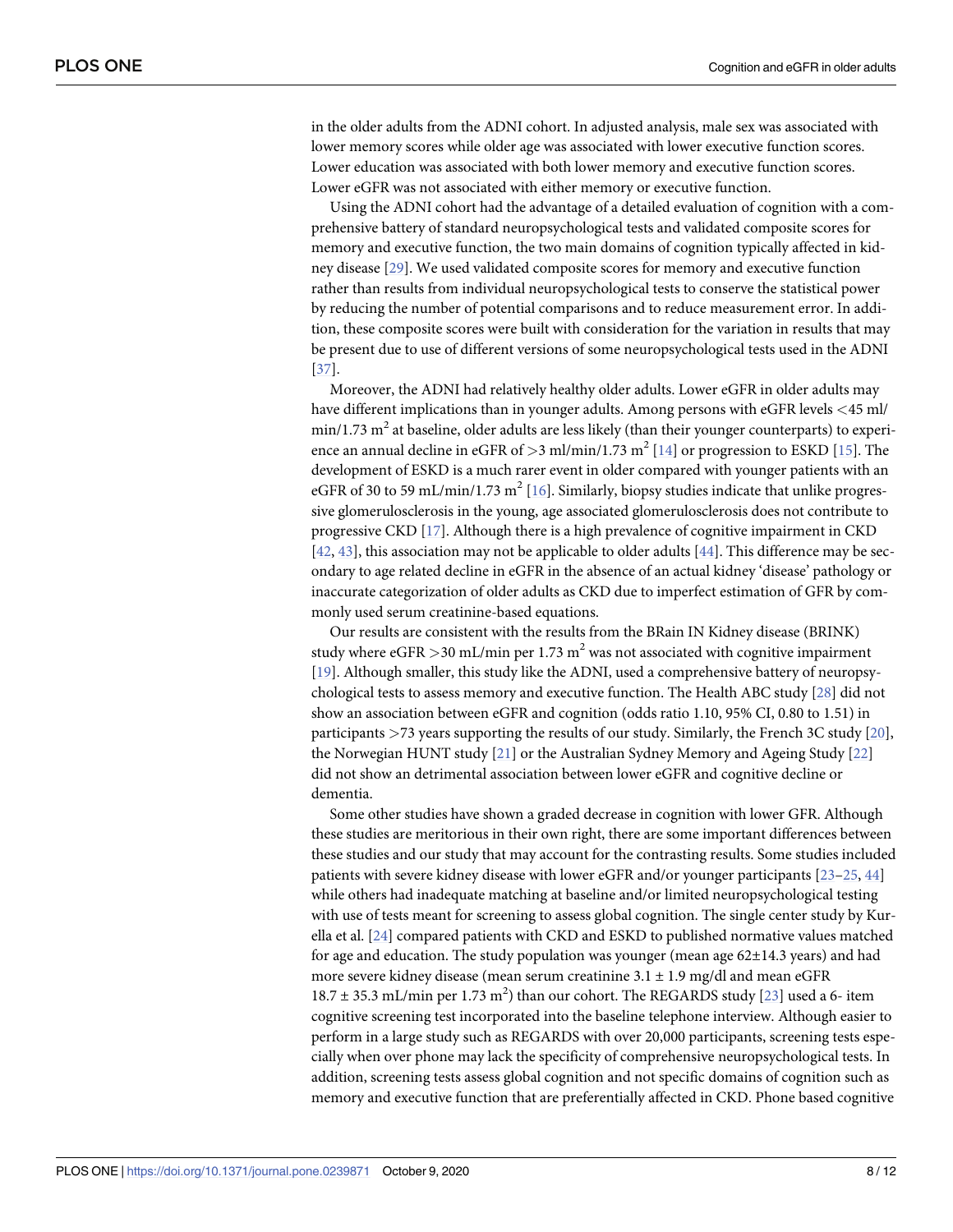<span id="page-8-0"></span>tests can be affected by hearing loss in older adults. Moreover, baseline differences in age and vascular disease with CKD patients being older and with greater burden of comorbidities than controls. Since age and comorbid conditions are risk factors for cognitive impairment, these differences can lead to positive confounding. Similarly, the CRIC-COG study [[25](#page-10-0)] also had differences in baseline characteristics where participants with lower eGFR had lower education and greater burden of comorbidities. Another study from the Third National Health and Nutrition Examination Survey (NHAHES) [[45](#page-11-0)] had younger participants with a mean age of 36; the results may thus not be extrapolatable to older adults.

Our study has limitations. We performed a cross-sectional analysis, and therefore causality or directionality cannot be inferred. The ADNI data did not have serial measurements of kidney function. Only 6% of the participants had an eGFR of *<*45 mL/min/1.73m<sup>2</sup> . This was expected as severe CKD was an exclusion criterion for the study. However, since we wanted to explore the association between eGFR and cognition in older adults without known progressive intrinsic kidney disease, this cohort was well suited for our study as age associated decline in eGFR is not expected to cause severe CKD with eGFR *<*45 mL/min/1.73m<sup>2</sup> . We used serum creatinine based eGFR measurements. Although serum creatinine-based calculation of eGFR is standard clinical practice, changes in muscle mass rather than kidney function can change eGFR and eGFR may not correlate well with measured GFR in persons with normal kidney function. Also, sarcopenia is associated with both cognitive impairment and CKD and cause confounding. This may explain the higher eGFR in the group with cognitive impairment in our study. Although we did not have results from the gold standard dual-energy X-ray absorptiometry for measurement of muscle mass, we did compare BMIs across the eGFR groups and did not find any differences.

In conclusion, we showed that mild-moderate CKD in older adults (likely attributable to physiological aging) is not associated with cognitive impairment. With almost half of the population over age 70 years with CKD [\[7](#page-9-0)], our findings have important clinical implications and provide clinically useful information for physicians that can guide management and education of older patients at highest risk of dementia.

## **Supporting information**

**S1 [File.](http://www.plosone.org/article/fetchSingleRepresentation.action?uri=info:doi/10.1371/journal.pone.0239871.s001)** (DOCX)

**S2 [File.](http://www.plosone.org/article/fetchSingleRepresentation.action?uri=info:doi/10.1371/journal.pone.0239871.s002)** (PDF)

### **Acknowledgments**

¶ Data used in preparation of this manuscript were obtained from the Alzheimer's Disease Neuroimaging Initiative (ADNI) database (adni.loni.usc.edu). The ADNI investigators contributed to the design and implementation of the ADNI and/or provided data but did not participate in analysis or writing of this report. A complete listing of ADNI investigators can be found at: [http://adni.loni.usc.edu/wp-content/uploads/how\\_to\\_apply/ADNI\\_](http://adni.loni.usc.edu/wp-content/uploads/how_to_apply/ADNI_Acknowledgement_List.pdf) [Acknowledgement\\_List.pdf](http://adni.loni.usc.edu/wp-content/uploads/how_to_apply/ADNI_Acknowledgement_List.pdf)

**Presented** at the American Society of Nephrology (ASN) week 2019.

# **Author Contributions**

**Conceptualization:** Aditi Gupta.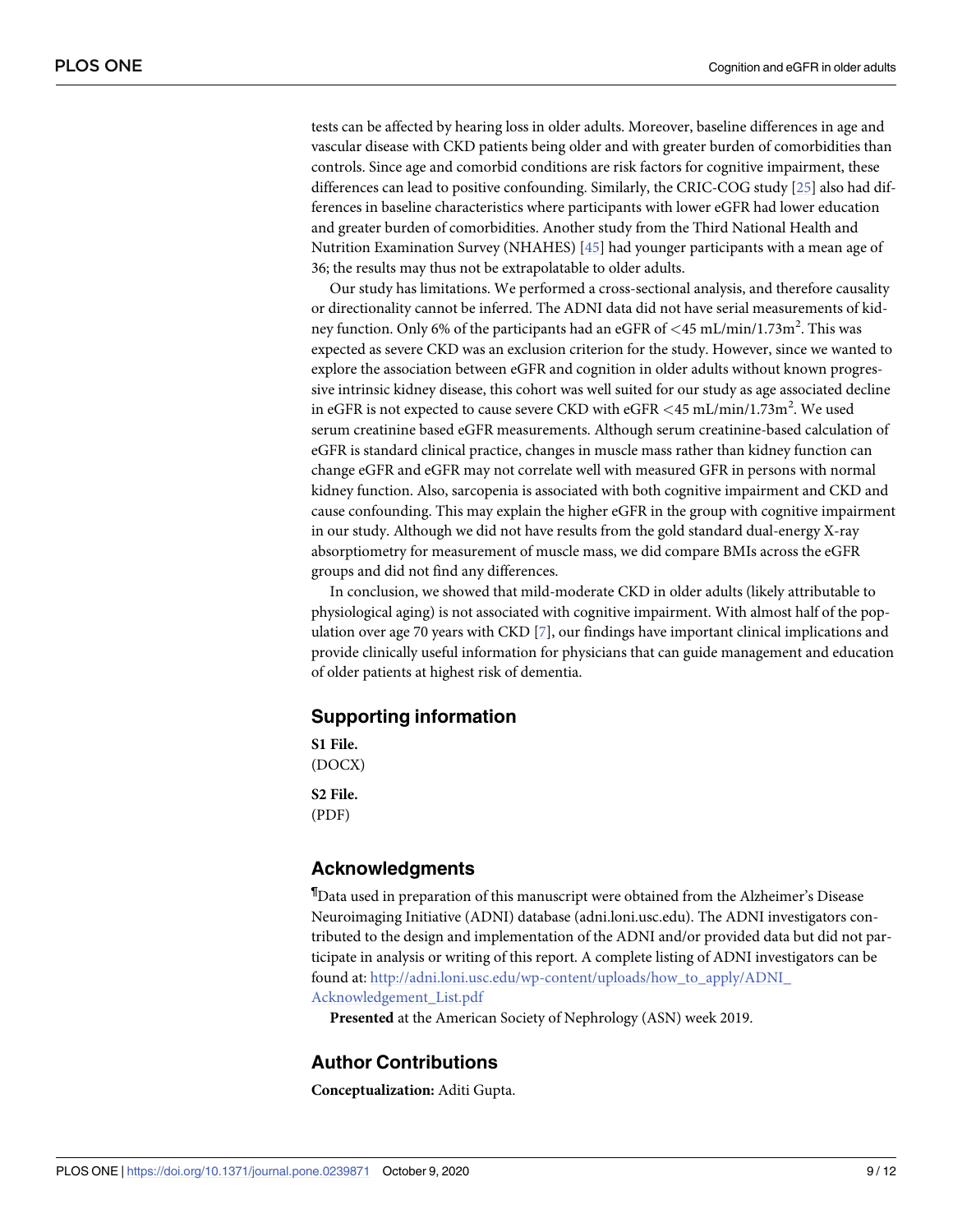<span id="page-9-0"></span>**Formal analysis:** Kevin Kennedy.

**Methodology:** Aditi Gupta, Jaime Perales-Puchalt, Srinivasan Beddhu, Mark Sarnak, Jeffrey Burns.

**Writing – original draft:** Aditi Gupta.

**Writing – review & editing:** Aditi Gupta, Jaime Perales-Puchalt, David Drew, Srinivasan Beddhu, Mark Sarnak, Jeffrey Burns.

#### **References**

- **[1](#page-1-0).** Bremer BA, Wert KM, Durica AL, Weaver A: Neuropsychological, physical, and psychosocial functioning of individuals with end-stage renal disease. Ann Behav Med, 19: 348–352, 1997 [https://doi.org/10.](https://doi.org/10.1007/BF02895153) [1007/BF02895153](https://doi.org/10.1007/BF02895153) PMID: [9706361](http://www.ncbi.nlm.nih.gov/pubmed/9706361)
- **2.** Lopez-Vargas PA, Tong A, Phoon RK, Chadban SJ, Shen Y, Craig JC: Knowledge deficit of patients with stage 1–4 CKD: a focus group study. Nephrology (Carlton), 19: 234–243, 2014
- **3.** Drew DA, Weiner DE, Tighiouart H, Scott T, Lou K, Kantor A, et al. Cognitive function and all-cause mortality in maintenance hemodialysis patients. Am J Kidney Dis, 65: 303-311, 2015 [https://doi.org/10.](https://doi.org/10.1053/j.ajkd.2014.07.009) [1053/j.ajkd.2014.07.009](https://doi.org/10.1053/j.ajkd.2014.07.009) PMID: [25240262](http://www.ncbi.nlm.nih.gov/pubmed/25240262)
- **[4](#page-1-0).** Murray AM, Tupper DE, Knopman DS, Gilbertson DT, Pederson SL, Li S, et al. Cognitive impairment in hemodialysis patients is common. Neurology, 67: 216–223, 2006 [https://doi.org/10.1212/01.wnl.](https://doi.org/10.1212/01.wnl.0000225182.15532.40) [0000225182.15532.40](https://doi.org/10.1212/01.wnl.0000225182.15532.40) PMID: [16864811](http://www.ncbi.nlm.nih.gov/pubmed/16864811)
- **[5](#page-1-0).** Alzheimer's A: 2016 Alzheimer's disease facts and figures. Alzheimers Dement, 12: 459–509, 2016 <https://doi.org/10.1016/j.jalz.2016.03.001> PMID: [27570871](http://www.ncbi.nlm.nih.gov/pubmed/27570871)
- **6.** Stevens LA, Viswanathan G, Weiner DE: Chronic kidney disease and end-stage renal disease in the elderly population: current prevalence, future projections, and clinical significance. Advances in chronic kidney disease, 17: 293–301, 2010 <https://doi.org/10.1053/j.ackd.2010.03.010> PMID: [20610356](http://www.ncbi.nlm.nih.gov/pubmed/20610356)
- **[7](#page-1-0).** Schaeffner ES, Ebert N, Delanaye P, Frei U, Gaedeke J, Jakob O, et al. Two novel equations to estimate kidney function in persons aged 70 years or older. Annals of internal medicine, 157: 471–481, 2012 <https://doi.org/10.7326/0003-4819-157-7-201210020-00003> PMID: [23027318](http://www.ncbi.nlm.nih.gov/pubmed/23027318)
- **[8](#page-1-0).** Glassock R, Delanaye P, El Nahas M: An Age-Calibrated Classification of Chronic Kidney Disease. Jama, 314: 559–560, 2015 <https://doi.org/10.1001/jama.2015.6731> PMID: [26023760](http://www.ncbi.nlm.nih.gov/pubmed/26023760)
- **9.** Lindeman RD, Tobin J, Shock NW: Longitudinal studies on the rate of decline in renal function with age. J Am Geriatr Soc, 33: 278–285, 1985 <https://doi.org/10.1111/j.1532-5415.1985.tb07117.x> PMID: [3989190](http://www.ncbi.nlm.nih.gov/pubmed/3989190)
- **10.** Wetzels JF, Kiemeney LA, Swinkels DW, Willems HL, den Heijer M: Age- and gender-specific reference values of estimated GFR in Caucasians: the Nijmegen Biomedical Study. Kidney Int, 72: 632–637, 2007 <https://doi.org/10.1038/sj.ki.5002374> PMID: [17568781](http://www.ncbi.nlm.nih.gov/pubmed/17568781)
- **[11](#page-1-0).** Rule AD, Glassock RJ: GFR estimating equations: getting closer to the truth? Clin J Am Soc Nephrol, 8: 1414–1420, 2013 <https://doi.org/10.2215/CJN.01240213> PMID: [23704300](http://www.ncbi.nlm.nih.gov/pubmed/23704300)
- **[12](#page-1-0).** Kremers WK, Denic A, Lieske JC, Alexander MP, Kaushik V, Elsherbiny HE, et al. Distinguishing agerelated from disease-related glomerulosclerosis on kidney biopsy: the Aging Kidney Anatomy study. Nephrology, dialysis, transplantation: official publication of the European Dialysis and Transplant Association—European Renal Association, 30: 2034–2039, 2015
- **[13](#page-1-0).** Glassock RJ, Rule AD: The implications of anatomical and functional changes of the aging kidney: with an emphasis on the glomeruli. Kidney Int, 82: 270–277, 2012 <https://doi.org/10.1038/ki.2012.65> PMID: [22437416](http://www.ncbi.nlm.nih.gov/pubmed/22437416)
- **[14](#page-1-0).** O'Hare AM, Choi AI, Bertenthal D, Bacchetti P, Garg AX, Kaufman JS, et al. Age affects outcomes in chronic kidney disease. J Am Soc Nephrol, 18: 2758–2765, 2007 [https://doi.org/10.1681/ASN.](https://doi.org/10.1681/ASN.2007040422) [2007040422](https://doi.org/10.1681/ASN.2007040422) PMID: [17855638](http://www.ncbi.nlm.nih.gov/pubmed/17855638)
- **[15](#page-7-0).** Hallan SI, Matsushita K, Sang Y, Mahmoodi BK, Black C, Ishani A, et al. Age and association of kidney measures with mortality and end-stage renal disease. Jama, 308: 2349–2360, 2012 [https://doi.org/10.](https://doi.org/10.1001/jama.2012.16817) [1001/jama.2012.16817](https://doi.org/10.1001/jama.2012.16817) PMID: [23111824](http://www.ncbi.nlm.nih.gov/pubmed/23111824)
- **[16](#page-7-0).** Obi Y, Kimura T, Nagasawa Y, Yamamoto R, Yasuda K, Sasaki K, et al. Impact of age and overt proteinuria on outcomes of stage 3 to 5 chronic kidney disease in a referred cohort. Clinical journal of the American Society of Nephrology: CJASN, 5: 1558–1565, 2010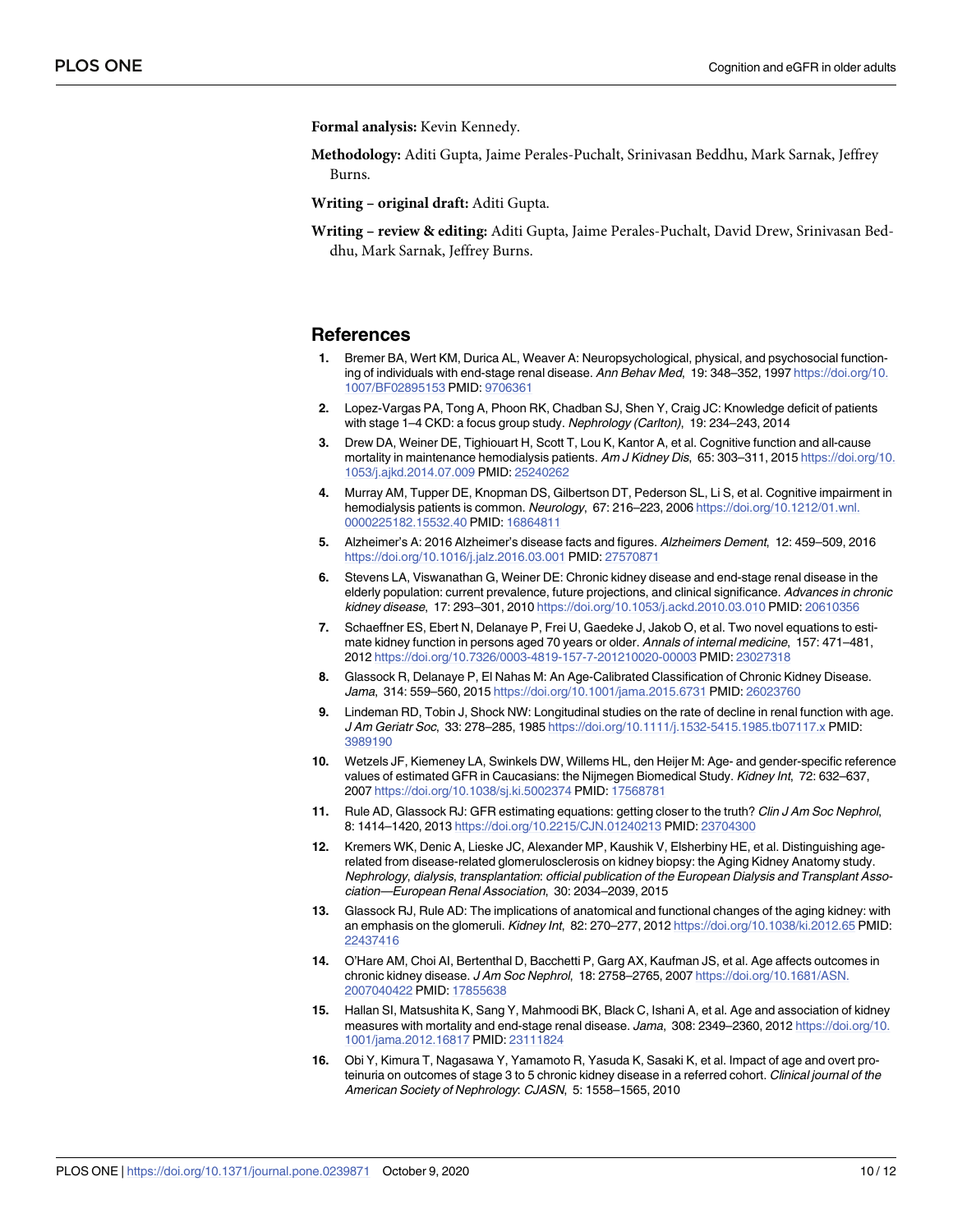- <span id="page-10-0"></span>**[17](#page-7-0).** Hommos MS, Zeng C, Liu Z, Troost JP, Rosenberg AZ, Palmer M, et al. Global glomerulosclerosis with nephrotic syndrome; the clinical importance of age adjustment. Kidney Int, 93: 1175–1182, 2018 <https://doi.org/10.1016/j.kint.2017.09.028> PMID: [29273332](http://www.ncbi.nlm.nih.gov/pubmed/29273332)
- **[18](#page-1-0).** Ellam T, Twohig H, Khwaja A: Chronic kidney disease in elderly people: disease or disease label? BMJ (Clinical research ed), 352: h6559, 2016
- **[19](#page-1-0).** Burns CM, Knopman DS, Tupper DE, Davey CS, Slinin YM, Lakshminarayan K, et al. Prevalence and Risk of Severe Cognitive Impairment in Advanced Chronic Kidney Disease. The Journals of Gerontology: Series A, 73: 393–399, 2017
- **[20](#page-7-0).** Helmer C, Stengel B, Metzger M, Froissart M, Massy ZA, Tzourio C, et al. Chronic kidney disease, cognitive decline, and incident dementia: the 3C Study. Neurology, 77: 2043–2051, 2011 [https://doi.org/](https://doi.org/10.1212/WNL.0b013e31823b4765) [10.1212/WNL.0b013e31823b4765](https://doi.org/10.1212/WNL.0b013e31823b4765) PMID: [22116945](http://www.ncbi.nlm.nih.gov/pubmed/22116945)
- **[21](#page-7-0).** Gabin JM, Romundstad S, Saltvedt I, Holmen J: Moderately increased albuminuria, chronic kidney disease and incident dementia: the HUNT study. BMC Nephrology, 20: 261, 2019 [https://doi.org/10.1186/](https://doi.org/10.1186/s12882-019-1425-8) [s12882-019-1425-8](https://doi.org/10.1186/s12882-019-1425-8) PMID: [31299931](http://www.ncbi.nlm.nih.gov/pubmed/31299931)
- **[22](#page-1-0).** Lipnicki DM, Sachdev PS, Crawford J, Reppermund S, Kochan NA, Trollor JN, et al. Risk factors for late-life cognitive decline and variation with age and sex in the Sydney Memory and Ageing Study. PloS one, 8: e65841, 2013 <https://doi.org/10.1371/journal.pone.0065841> PMID: [23799051](http://www.ncbi.nlm.nih.gov/pubmed/23799051)
- **[23](#page-1-0).** Tamura M, Wadley V, Yaffe K, McClure LA, Howard G, Go R, et al. Kidney Function and Cognitive Impairment in US Adults: The Reasons for Geographic and Racial Differences in Stroke (REGARDS) Study. American Journal of Kidney Diseases, 52: 227–234, 2008 [https://doi.org/10.1053/j.ajkd.2008.](https://doi.org/10.1053/j.ajkd.2008.05.004) [05.004](https://doi.org/10.1053/j.ajkd.2008.05.004) PMID: [18585836](http://www.ncbi.nlm.nih.gov/pubmed/18585836)
- **[24](#page-1-0).** Kurella M, Chertow GM, Luan J, Yaffe K: Cognitive impairment in chronic kidney disease. Journal of the American Geriatrics Society, 52: 1863-1869, 2004 <https://doi.org/10.1111/j.1532-5415.2004.52508.x> PMID: [15507063](http://www.ncbi.nlm.nih.gov/pubmed/15507063)
- **[25](#page-1-0).** Yaffe K, Ackerson L, Tamura M, Blanc P, Kusek JW, Sehgal AR, et al. Chronic kidney disease and cognitive function in older adults: findings from the chronic renal insufficiency cohort cognitive study. Journal of the American Geriatrics Society, 58: 338–345, 2010 [https://doi.org/10.1111/j.1532-5415.2009.](https://doi.org/10.1111/j.1532-5415.2009.02670.x) [02670.x](https://doi.org/10.1111/j.1532-5415.2009.02670.x) PMID: [20374407](http://www.ncbi.nlm.nih.gov/pubmed/20374407)
- **[26](#page-1-0).** O'Hare AM, Walker R, Haneuse S, Crane PK, McCormick WC, Bowen JD, et al. Relationship between longitudinal measures of renal function and onset of dementia in a community cohort of older adults. Journal of the American Geriatrics Society, 60: 2215-2222, 2012 [https://doi.org/10.1111/j.1532-5415.](https://doi.org/10.1111/j.1532-5415.2012.04238.x) [2012.04238.x](https://doi.org/10.1111/j.1532-5415.2012.04238.x) PMID: [23231548](http://www.ncbi.nlm.nih.gov/pubmed/23231548)
- **[27](#page-1-0).** Slinin Y, Paudel ML, Ishani A, Taylor BC, Yaffe K, Murray AM, et al. Kidney function and cognitive performance and decline in older men. Journal of the American Geriatrics Society, 56: 2082–2088, 2008 <https://doi.org/10.1111/j.1532-5415.2008.01936.x> PMID: [18795984](http://www.ncbi.nlm.nih.gov/pubmed/18795984)
- **[28](#page-1-0).** Kurella M, Chertow GM, Fried LF, Cummings SR, Harris T, Simonsick E, et al. Chronic Kidney Disease and Cognitive Impairment in the Elderly: The Health, Aging, and Body Composition Study. Journal of the American Society of Nephrology, 16: 2127–2133, 2005 <https://doi.org/10.1681/ASN.2005010005> PMID: [15888561](http://www.ncbi.nlm.nih.gov/pubmed/15888561)
- **[29](#page-2-0).** Drew DA, Weiner DE, Tighiouart H, Duncan S, Gupta A, Scott T, et al. Cognitive Decline and Its Risk Factors in Prevalent Hemodialysis Patients. American journal of kidney diseases: the official journal of the National Kidney Foundation, 69: 780–787, 2017
- **[30](#page-2-0).** Knopman DS, Petersen RC: Mild Cognitive Impairment and Mild Dementia: A Clinical Perspective. Mayo Clinic Proceedings, 89: 1452–1459, 2014 <https://doi.org/10.1016/j.mayocp.2014.06.019> PMID: [25282431](http://www.ncbi.nlm.nih.gov/pubmed/25282431)
- **[31](#page-2-0).** O'Bryant SE, Waring SC, Cullum CM, Hall J, Lacritz L, Massman PJ, et al. Staging dementia using Clinical Dementia Rating Scale Sum of Boxes scores: a Texas Alzheimer's research consortium study. Archives of neurology, 65: 1091–1095, 2008 <https://doi.org/10.1001/archneur.65.8.1091> PMID: [18695059](http://www.ncbi.nlm.nih.gov/pubmed/18695059)
- **[32](#page-2-0).** Fan L, Levey AS, Gudnason V, Eiriksdottir G, Andresdottir MB, Gudmundsdottir H, et al. Comparing GFR Estimating Equations Using Cystatin C and Creatinine in Elderly Individuals. Journal of the American Society of Nephrology, 26: 1982, 2015 <https://doi.org/10.1681/ASN.2014060607> PMID: [25527647](http://www.ncbi.nlm.nih.gov/pubmed/25527647)
- **[33](#page-2-0).** Matsushita K, Mahmoodi BK, Woodward M, Emberson JR, Jafar TH, Jee SH, et al. Comparison of risk prediction using the CKD-EPI equation and the MDRD study equation for estimated glomerular filtration rate. Jama, 307: 1941–1951, 2012 <https://doi.org/10.1001/jama.2012.3954> PMID: [22570462](http://www.ncbi.nlm.nih.gov/pubmed/22570462)
- **[34](#page-2-0).** Matsushita K, Selvin E, Bash LD, Astor BC, Coresh J: Risk implications of the new CKD Epidemiology Collaboration (CKD-EPI) equation compared with the MDRD Study equation for estimated GFR: the Atherosclerosis Risk in Communities (ARIC) Study. American journal of kidney diseases: the official journal of the National Kidney Foundation, 55: 648–659, 2010